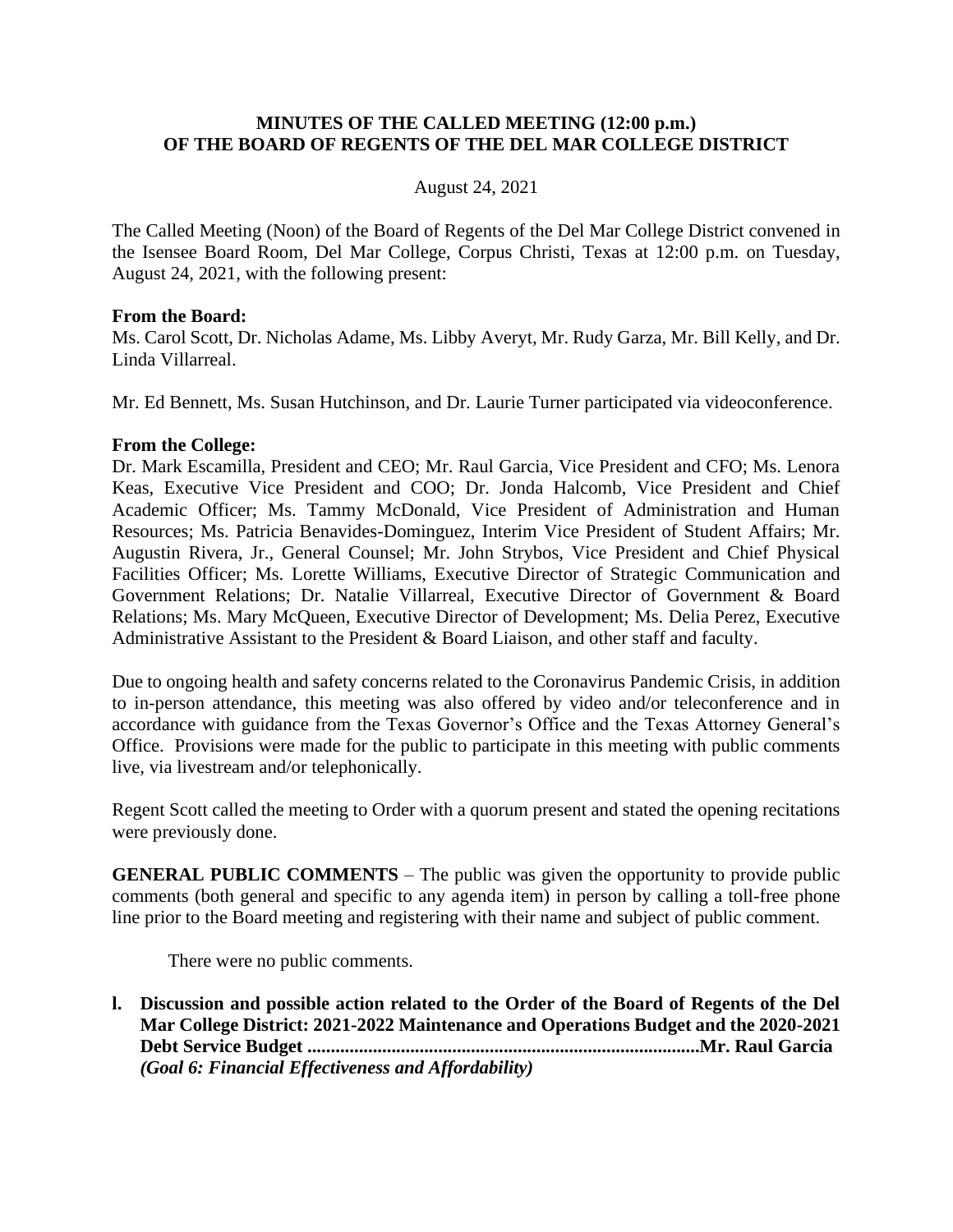Mr. Garcia provided a summary of the 2021-2022 Maintenance and Operations Budget and Debt Service Budget. Mr. Garcia stated that the College administration has worked with various budget stakeholders including budget managers, faculty, staff, and the various College Councils to align financial resources with strategic initiatives and deliver a balanced budget for fiscal year 2022. A public Budget Workshop was held for the Board of Regents on August 10, 2021, to receive comments from the Board and the public on the College's proposed budget. The proposed 2021-2022 Maintenance and Operations Budget is \$110.9 million. The proposed 2021-2022 Debt Service Budget is \$22.7 million dollars which represents the principal interest obligations for 2021-2022 on the College's existing general obligation bond debt.

Mr. Augustin Rivera, Jr., General Counsel read the proposed Order of the Board of Regents of the Del Mar College District Budgets 2020-2021:

### **ORDER OF THE BOARD OF REGENTS OF THE DEL MAR COLLEGE DISTRICT BUDGETS 2021-2022**

BE IT ORDERED by the Board of Regents of the Del Mar College District ("District") that,

WHEREAS, budgets for the Del Mar College District have been prepared and submitted to the Board of Regents of the District in the manner required by law; and

WHEREAS, a meeting has been called and held as a public hearing for the purpose of considering the adoption of a maintenance and operation budget and debt service budget, after public notice of such meeting as required by law; and

WHEREAS, all taxpayers and other persons of the District desiring to do so have been given the opportunity to be present and to participate in such hearing;

THEREFORE, that certain budgets presented to the Board at this meeting and filed among the official documents of this District, be and it is hereby adopted as the budgets for the Del Mar College District for the fiscal year beginning September 1, 2021 and ending August 31, 2022.

Regent Adame made a motion to adopt the 2021-2022 Maintenance and Operations Budget and the 2021-2022 Debt Service Budget. Regent Garza seconded the motion. There was no further discussion from the Board. There were no public comments. A vote was taken by a show of hands and the motion passed unanimously 9 - 0, with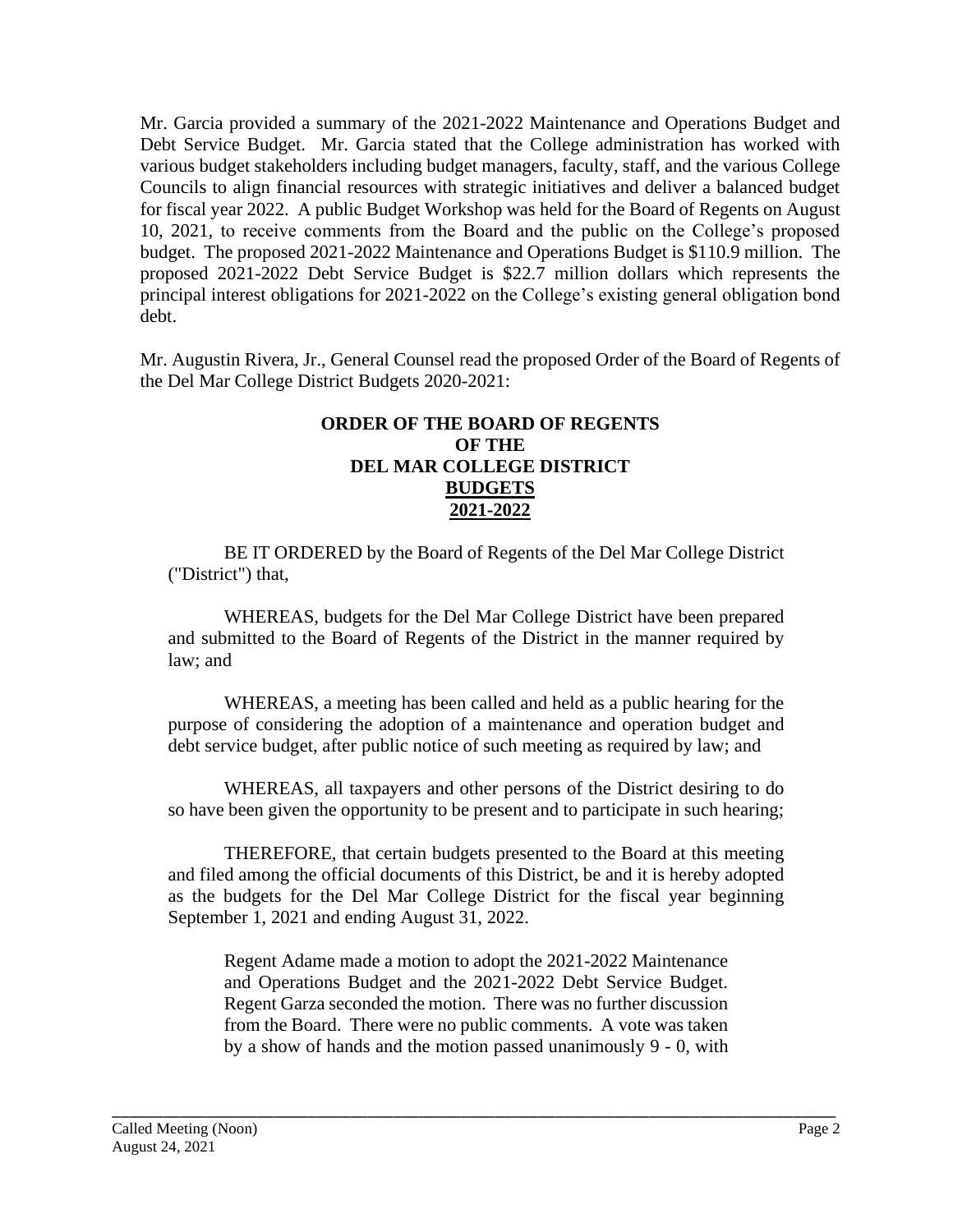Regents Adame, Averyt, Bennett, Garza, Hutchinson, Kelly, Turner, Villarreal, and Scott voting in favor.

## **2. Discussion and possible action related to the Order of the Board of Regents of the Del Mar College District: Tax Rates for 2021-2022...................................Mr. Raul Garcia** *(Goal 6: Financial Effectiveness and Affordability)*

Mr. Garcia presented information regarding the adoption of the 2021-2022 tax rate. The College conducted a Budget Workshop on August 10, 2021 to review the proposed 2021- 2022 Budget for Maintenance and Operations and the proposed 2021-2022 Budget for Debt Service, including the respective tax rates necessary to generate the ad valorem revenues to support each budget. The \$110,924,159 proposed Maintenance and Operations Budget has a proposed M&O Tax Rate of \$.205296 per \$100 of taxable value. The \$22,761.988 proposed Debt Service Budget has a proposed Debt Service Tax Rate of \$.078044 per \$100 of taxable value.

The proposed Combined Tax Rate for 2021-2022 is \$.283340 per \$100 taxable value, which is a decrease of \$.05260 from the previous year. This combined tax rate represents a 1.29% increase in total tax revenues (percentage by which the proposed tax rate exceeds the lower of the voter-approval tax rate or the no-new-revenue tax rate calculated under Chapter 26, Texas Tax Code) from properties on the tax roll in the preceding tax year due to the increase in appraisal values within the College District.

The appropriate Public Notices of Tax Revenues Increases have been published and the College held a Public Hearing on the Proposed Tax Rates on Tuesday, August 24, 2021 to receive public comments.

Mr. Augustin Rivera, Jr., General Counsel read the proposed Order of the Board of Regents of the Del Mar College District Tax Rate 2021-2022:

## **ORDER OF THE BOARD OF REGENTS OF THE DEL MAR COLLEGE TAX RATE 2021**

BE IT ORDERED by the Board of Regents ("Board") of the Del Mar College District ("District") that,

WHEREAS, the Board has duly and properly considered a proposal to increase total tax revenues from properties on the tax roll in 2021 by 1.29 percent; and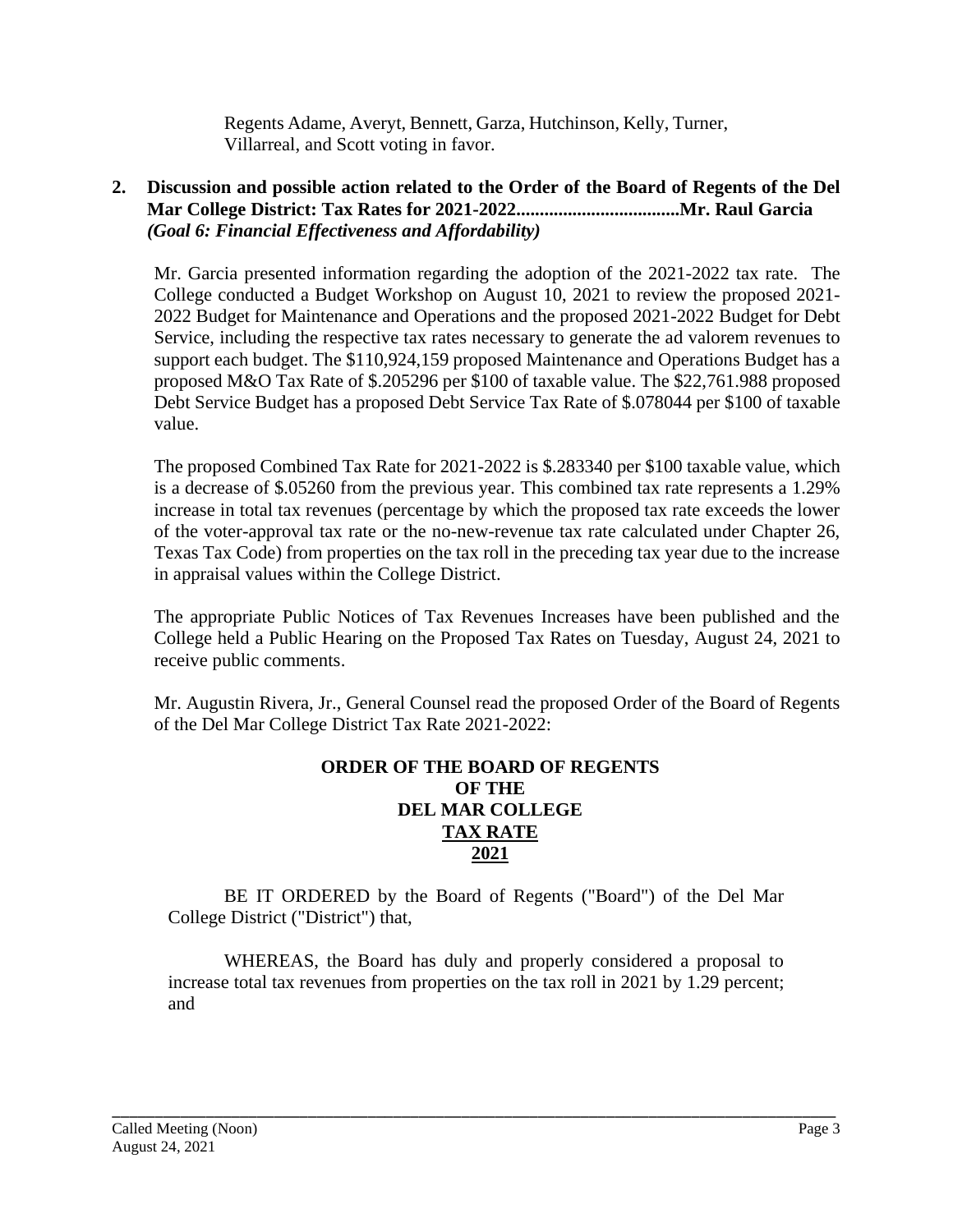WHEREAS, the Board has duly and properly called and held the public hearing required by the Texas Property Tax Code ("Code") after giving the public notice required by the Code and by law; and

WHEREAS, all taxpayers and other persons desiring to do so have been given the opportunity to be present and to participate in such hearing; and

WHEREAS, the Board has duly and properly given and published notice of these meetings as required by law;

NOW THEREFORE, the Board hereby approves and adopts the proposal to increase total tax revenues from properties on the tax roll in the preceding year by 1.29 percent, thereby increasing the total combined tax rate to be levied for 2021 to Twenty-Eight and 3340/10,000 (\$0.283340) on each One Hundred Dollars \$100.00) property valuation in the District. THIS TAX RATE WILL RAISE MORE TAXES FOR MAINTENANCE AND OPERATIONS THAN LAST YEAR'S TAX RATE. THE TAX RATE WlLL EFFECTIVELY BE RAISED BY 3.02 PERCENT AND WILL RAISE TAXES FOR MAINTENANCE AND OPERATIONS ON A \$100,000 HOME BY APPROXIMATELY \$0.00.

Regent Averyt made a motion to adopt the resolution as presented. Regent Villarreal seconded the motion. There was no further discussion from the Board. There were no public comments. A vote was taken by show of hands and the motion passed unanimously 9 - 0, with Regents Adame, Averyt, Bennett, Garza, Hutchinson, Kelly, Turner, Villarreal, and Scott voting in favor.

**3. Discussion and possible action related to the Order of the Board of Regents of the Del Mar College District: 2021-2022 Tax Levy of \$0.283340 per \$100 of taxable value for the Del Mar College District...................................................................Mr. Raul Garcia** *(Goal 6: Financial Effectiveness and Affordability)*

Mr. Garcia introduced an Action Item for the fiscal year 2022 tax levy stating the College has complied with all legal state mandates for the purpose of adopting the M&O and Debt Service tax levy. The proposed combined tax levy of \$0.283340 is a reduced tax levy prior to prior years.

Mr. Augustin Rivera, Jr., General Counsel read the Order for Tax Levy for 2021 of the Del Mar College District:

# **TAX LEVY FOR 2021 OF THE DEL MAR COLLEGE DISTRICT**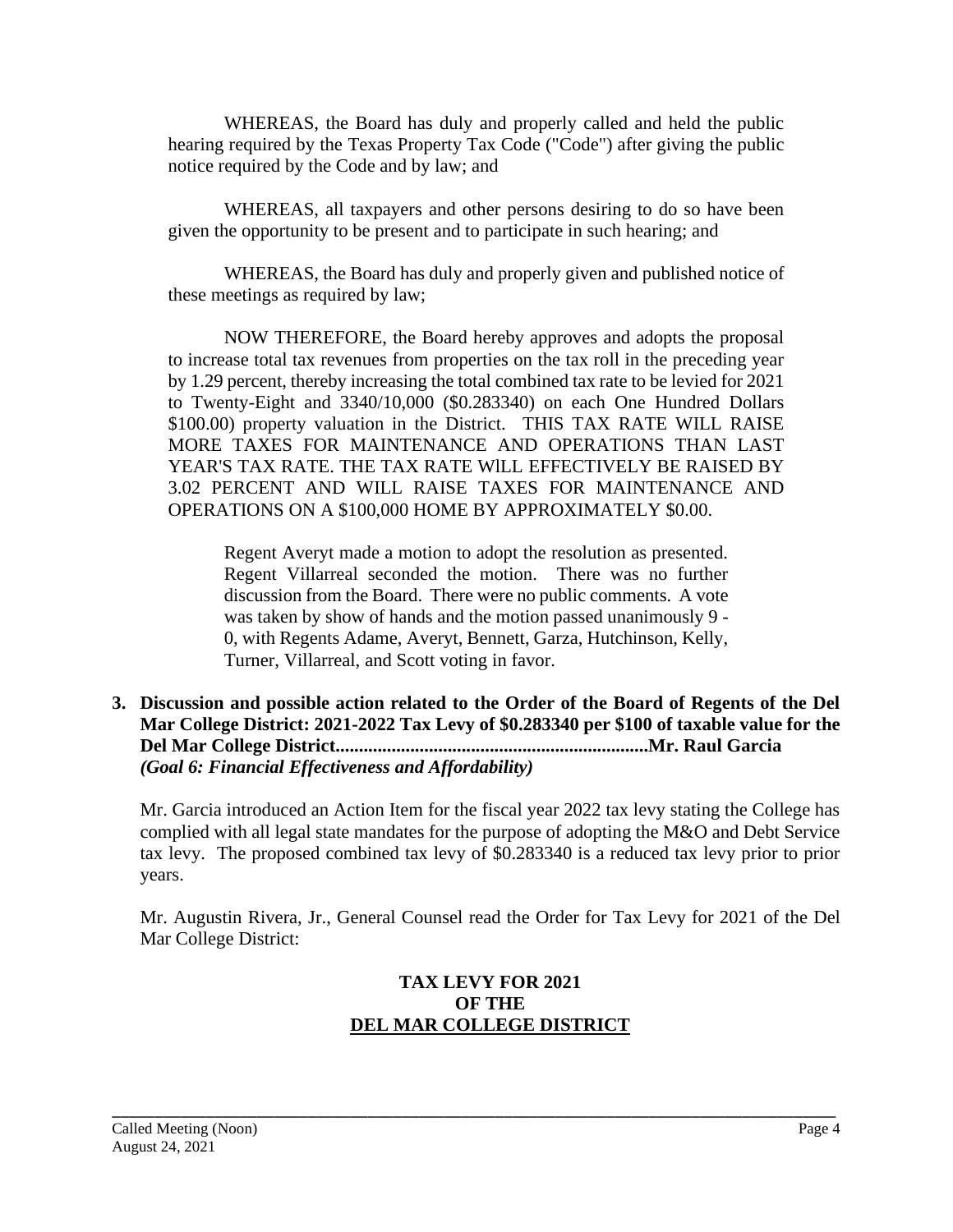BE IT ORDERED by the Board of Regents of the Del Mar College District that the following taxes are hereby levied for the year 2021 on all property, real, personal and mixed, located within the boundaries of the Del Mar College District and subject to taxation by it for the year 2021 under the laws of this State, and of the United States; a total ad valorem tax of Twenty Eight and 3400/10,000 Cents (\$0.283340) on each One Hundred Dollars (\$100.00) property valuation in the District, for the purposes and in the specific amounts which follow:

I.

An ad valorem tax of Twenty and 5296/10,000 Cents (\$0.205296) on each One Hundred Dollars (\$100.00) property valuation for the local maintenance fund of the Del Mar College District.

II.

An ad valorem tax of Seven and 8044/10,000 Cents (\$0.078044) on each One Hundred Dollars (\$100.00) property valuation for the interest and sinking fund of the Del Mar College District Limited Tax Refunding Bonds, Series 2013 (\$9,010,000); Del Mar College District Limited Tax Refunding Bonds, Series 2014 (\$8,995,000); Del Mar College District Limited Tax Refunding Bonds, Series 2015 (\$23,580,000); Del Mar College District Limited Tax Bonds, Series 2016 (\$67,645,000); Del Mar District Tax Bonds, Series 2017 (\$9,070,000); Del Mar College District Limited Tax Bonds, Series 2018A (\$44,275,000); Del Mar College District Limited Tax Bonds, Series 2018B (\$57,305,000); Del Mar College District Limited Tax Bonds, Series 2020A (\$22,150,000); Del Mar College District Limited Tax Bonds, Series 2020B (\$56,285,000); and Del Mar District Limited Tax Refunding Bonds, Series 2021 (\$8,435,000).

Regent Averyt made a motion to pass the Order relating to the 2021- 2022 Tax Levy. Regent Adame seconded the motion. There was no further discussion from the Board. There were no public comments. A vote was taken by show of hands and the motion passed unanimously 9 - 0, with Regents Adame, Averyt, Bennett, Garza, Hutchinson, Kelly, Turner, Villarreal, and Scott voting in favor.

### **4. Discussion and possible action related to the Resolution of the Board of Regents of the Del Mar College District: 2021-2022 Tax Exemptions............................Mr. Raul Garcia** *(Goal 6: Financial Effectiveness and Affordability)*

Mr. Garcia provided information regarding the yearly granted specific tax exemptions in accordance with the Texas Property Tax Code Section 11. Traditionally, the College has provided the following tax exemptions:

| 1. Homestead Exemptions      | \$5,000  |
|------------------------------|----------|
| 2. Persons 65 years or Older | \$50,000 |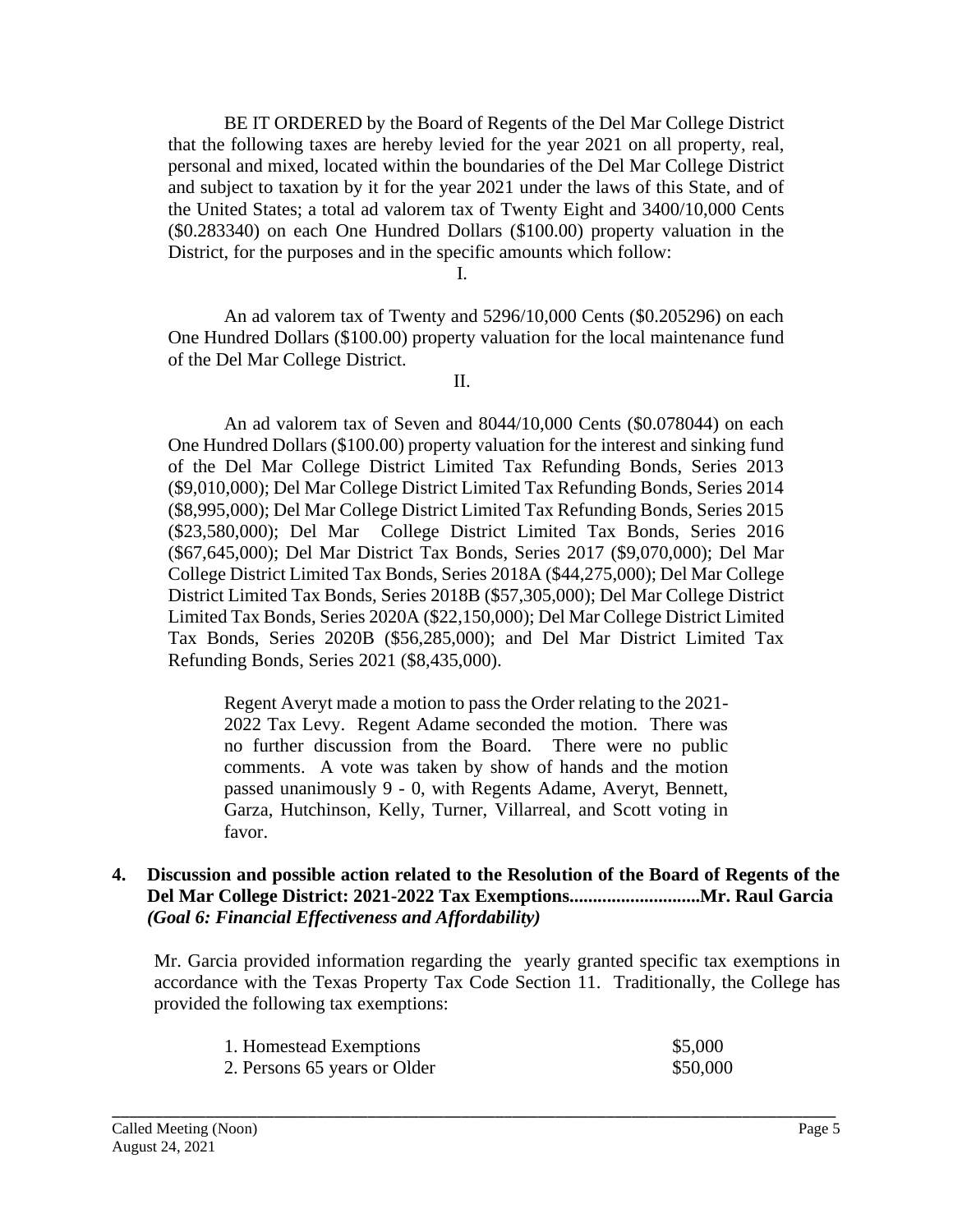- 3. Qualified Disabled Veterans Statutory exemption
- 4. Person under 65 years, qualified disability benefits \$50,000

5. Qualified Charitable Organizations Statutory exemption

Mr. Augustin Rivera, Jr., General Counsel read the Resolution of the Board of Regents of the Del Mar College District: 2021-2022 Tax Exemptions:

### **RESOLUTION OF THE BOARD OF REGENTS OF THE DEL MAR COLLEGE DISTRICT**

RESOLVED, that for the year 2021 all persons who qualify by law are granted an exemption in the amount of Five Thousand Dollars (\$5,000.00) of the appraised value of their homestead property; and

RESOLVED FURTHER, that for the year 2021 persons of the age of sixtyfive (65) or older are granted an additional exemption in the amount of Fifty Thousand Dollars (\$50,000.00) of the appraised value of their homestead property, and qualified disabled veterans are granted the statutory exemption; and

RESOLVED FURTHER, that for the year 2021 each person under sixtyfive (65) years of age who is qualified for the payment of disability insurance benefits as defined under Federal Old-Age, Survivors, and Disability Insurance (or its successor) is hereby granted an additional exemption from taxation, in accordance with Section 11.13(d) of the Property Tax Code ("Code"), the total amount of which is equal to Fifty Thousand Dollars (\$50,000.00) of the appraised value of such person's residence homestead property, as that term is defined by the State Constitution and law, provided the owner of such residence homestead property, or his or her duly authorized agent or attorney, applies at the office of the Nueces County Tax Appraisal District for said exemption in accord with the requirements established by the Tax Assessor-Collector or the Nueces County Tax Appraisal District, as permitted by law; and

RESOLVED FURTHER, that for the year 2021 each disabled veteran is entitled to the mandatory exemption provided in Section 11.22 of the Code; and

RESOLVED FURTHER, that for the year 2021 each qualified charitable organization that has been granted exemption by the City of Corpus Christi is entitled to the tax exemption provided under Section 11.184 of the Texas Tax Code.

Regent Kelly made a motion to adopt the Resolution for 2020-2021 Tax Exemptions as presented. Regent Villarreal seconded the motion. There was no further discussion from the Board. There were no public comments. A vote was taken by show of hands and the motion passed unanimously 9 - 0, with Regents Adame, Averyt,